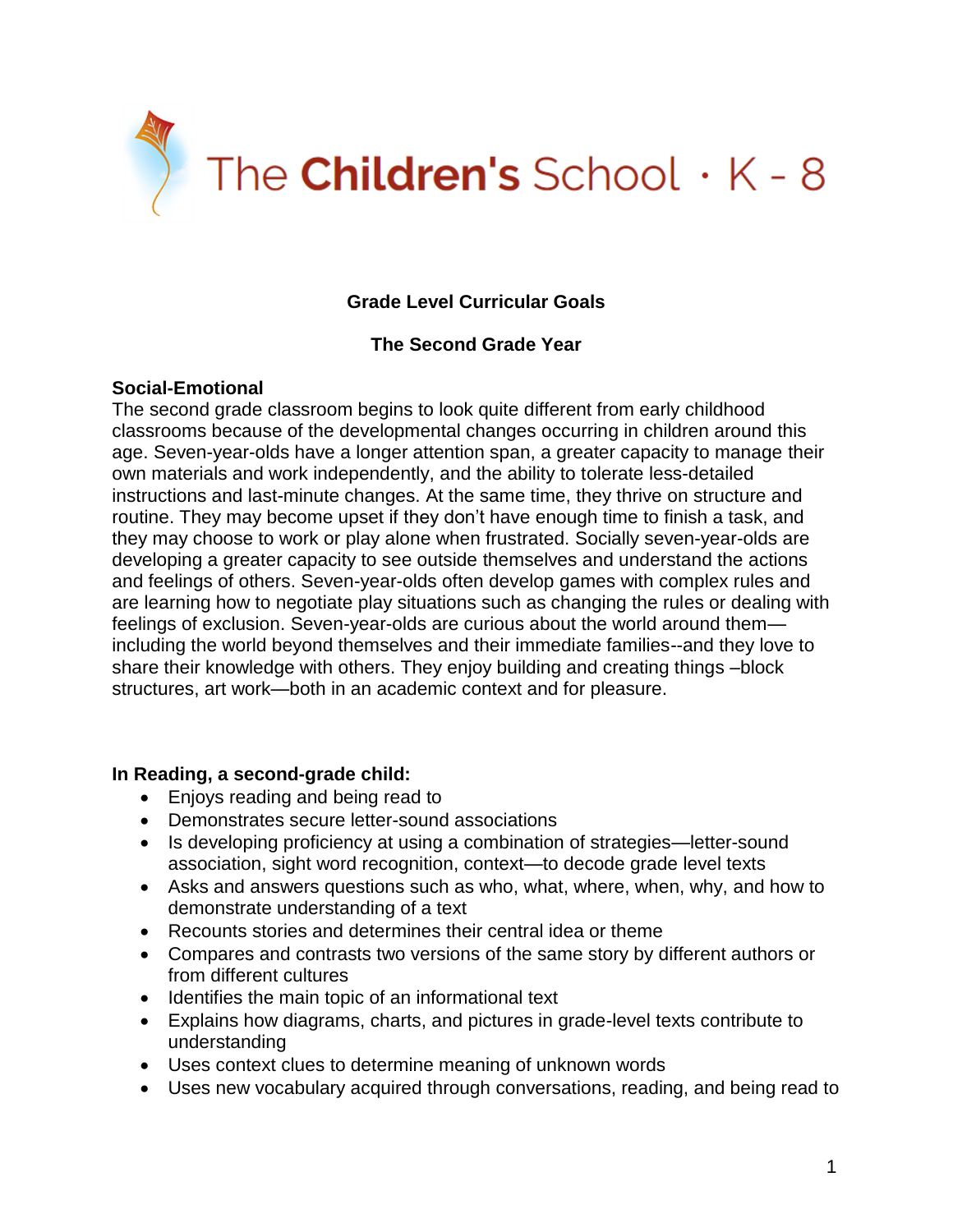## **In Writing, a second-grade child:**

- Structures stories in logical sequence, recounting a well-elaborated event or short sequence of events and including details to describe actions, thoughts, and feelings
- Writes informative/explanatory texts by introducing topic and using facts and definitions to develop points
- Uses both conventional and invented spellings, accounting for all sounds, that can be understood by the reader
- Uses legible handwriting
- Uses irregular plural nouns (e.g., feet, children, mice) and irregular verbs (e.g., sat, hid, told)
- Produces and rearranges complete simple and compound sentences
- Uses capital letters to start sentences and for proper names
- Uses end punctuation
- Recognizes and corrects inappropriate shifts in verb tense
- May still reverse letters and numbers

## **In Mathematics, a second-grade child:**

- Demonstrates understanding of numbers as representatives of real quantities
- Understands relative value of numbers up to 1000
- Uses addition and subtraction within 100 to solve one- and two-step word problems
- Adds and subtracts two-digit numbers; begins to explore regrouping
- Mentally adds or subtracts 10 or 100 to a given number 100-900
- Fluently adds and subtracts within 20 using mental strategies; by end of Grade 2, knows from memory all sums of two 1-digit numbers
- Determines whether a group of objects (up to 20) has an odd or even number of members
- Understands that the three digits of a three-digit number represent amounts of hundreds, tens, and ones
- Counts within 1000; skip counts by 5's, 10's and 100's
- Measures length of an object using appropriate tools (e.g., ruler)
- Estimates lengths using units of inches, feet, centimeters, and meters
- Measures to determine how much longer one object is than another
- Tells and writes time to the nearest 15 minutes
- Knows value of coins and solves simple word problems involving dollar bills, quarters, dimes, pennies, and nickels
- Recognizes and draws shapes having specific attributes such as given number of angles or given number of equal faces
- Identifies triangles, quadrilaterals, pentagons, hexagons, and cubes
- Partitions circles and rectangles into two, three, or four equal shares and describes the shares using the words *halves, thirds, half of, a third of*, etc.